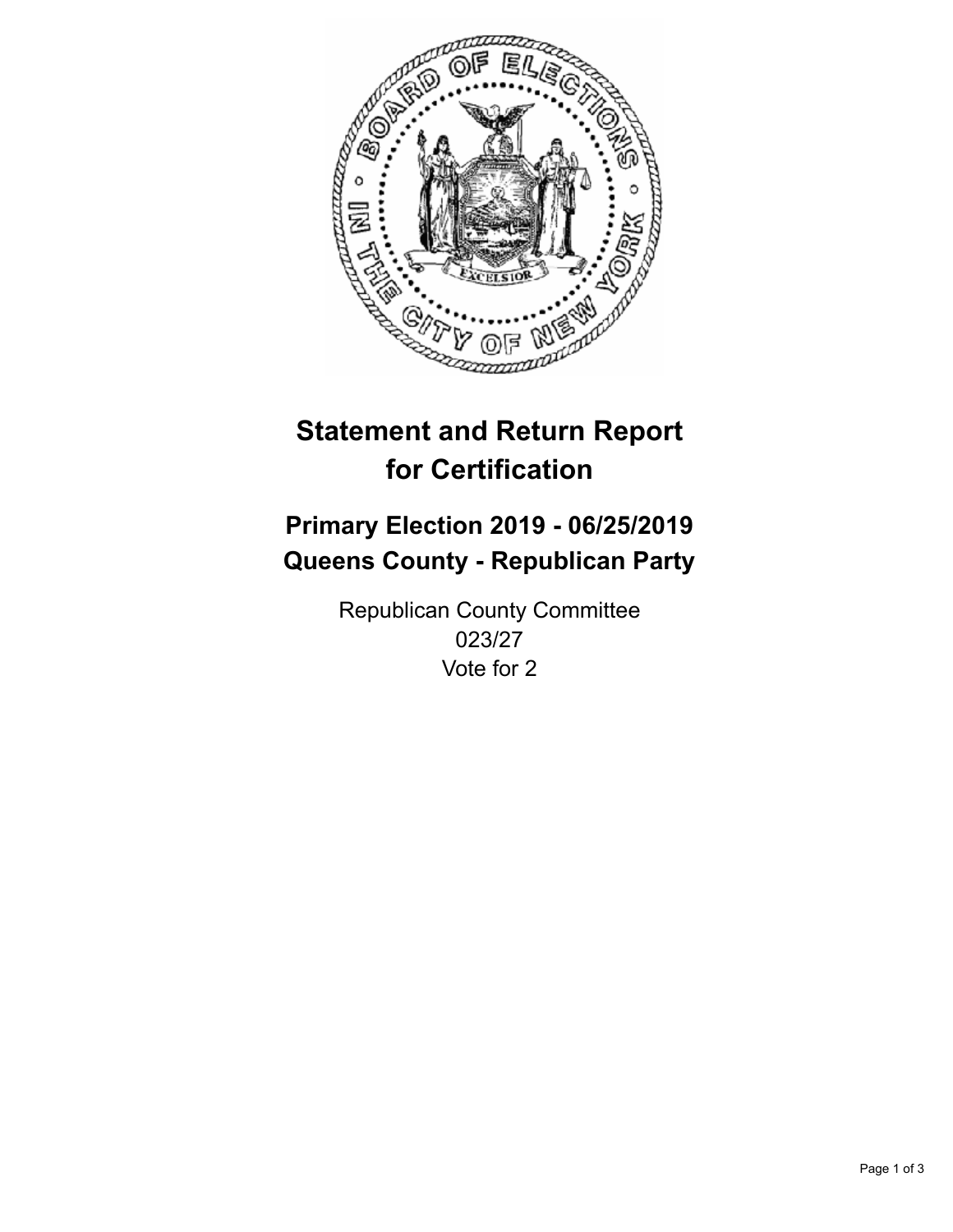

## **Assembly District 27**

| <b>PUBLIC COUNTER</b>                                    | 14             |
|----------------------------------------------------------|----------------|
| <b>MANUALLY COUNTED EMERGENCY</b>                        | 0              |
| ABSENTEE / MILITARY                                      | 0              |
| AFFIDAVIT                                                | 0              |
| <b>Total Ballots</b>                                     | 14             |
| Less - Inapplicable Federal/Special Presidential Ballots | 0              |
| <b>Total Applicable Ballots</b>                          | 14             |
| JAMES H. DUNN                                            | 12             |
| DOROTHY M. COPPOLLA                                      | 10             |
| CHRISTOPHER F. BIANCANIELLO                              | 4              |
| <b>Total Votes</b>                                       | 26             |
| Unrecorded                                               | $\overline{2}$ |